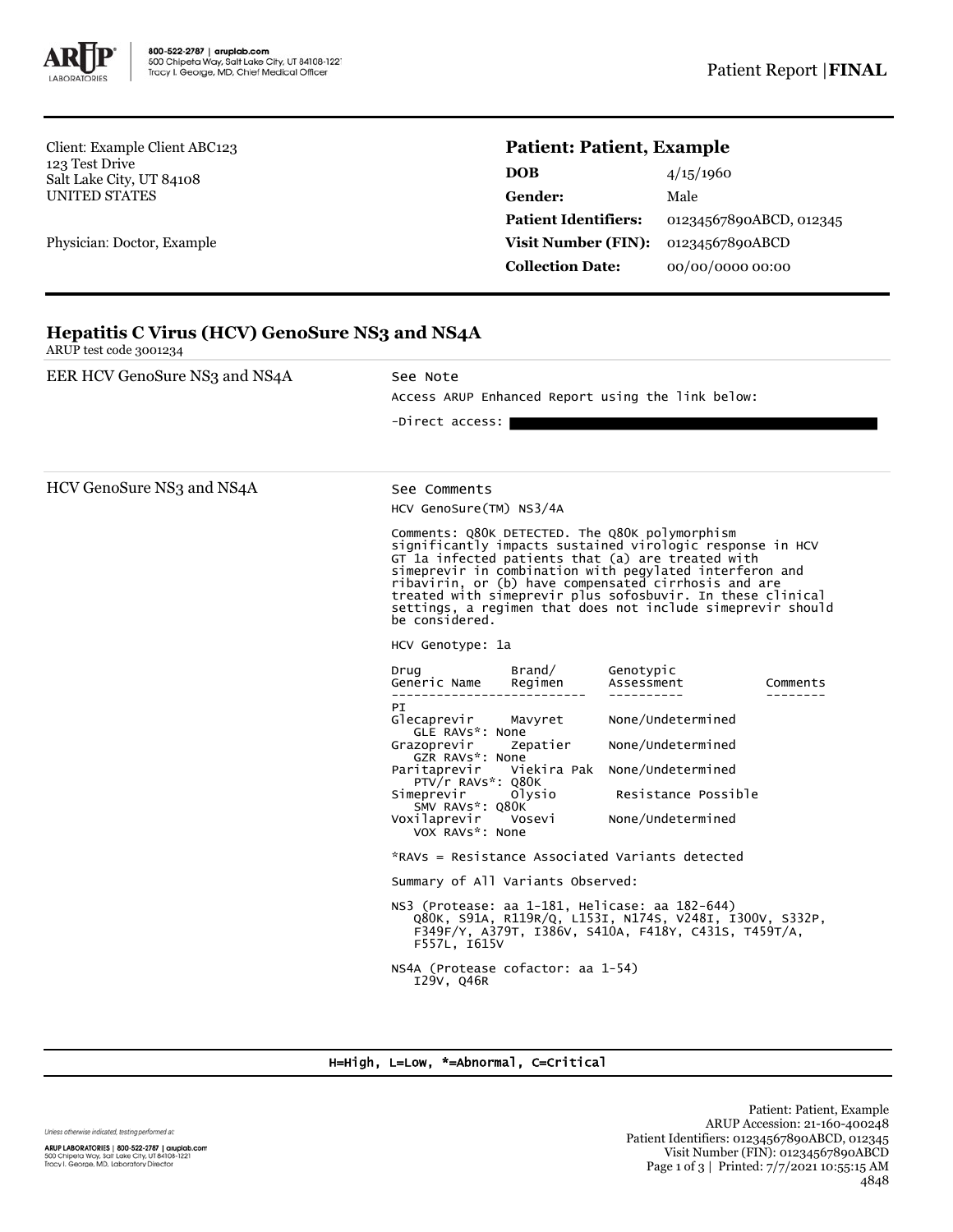

Important Definitions

Resistance Possible - Resistance Associated Variants (RAVs) detected that (a) represent naturally-occurring polymorphisms or treatment-emergent variants associated<br>with reductions in sustained virologic response (SVR)<br>rates, (b) emerge during direct-acting antiviral<br>(DAA)-treatment or relapse, and/or (c) may confer<br>reductions in combination with other antiviral agents.

None/Undetermined - None; no RAVs detected. Undetermined; variants detected that have a subtle or uncertain impact on DAA-treatment responses.

All variants are reported relative to the HCV genotype/subtype specific reference H77.

Assessment is based on a rules-based algorithm (version 6).

Naturally-occurring polymorphisms may impact the emergence of resistance, leading to failure of DAA combination therapy

Naturally-occurring DAA resistance-associated polymorphisms<br>identified at baseline may impact SVR if the treatment<br>regimen, or adherence, is suboptimal. The impact of these<br>polymorphisms may vary in treatment-naive and<br>tre

Reduced susceptibility to any one component of a DAA-containing regimen may be overcome by the activity of the other components of the regimen and/or longer treatment duration

Treatment emergent RAVs may persist for prolonged periods of time and may impact subsequent treatment regimens

HCV GenoSure NS3 and NS4A Interpretation See Comments

H=High, L=Low, \*=Abnormal, C=Critical

Unless otherwise indicated, testing performed at:

ARUP LABORATORIES | 800-522-2787 | aruplab.com<br>500 Chipeta Way, Salt Lake City, UT 84108-1221<br>Tracy I. George, MD, Laboratory Director

Patient: Patient, Example ARUP Accession: 21-160-400248 Patient Identifiers: 01234567890ABCD, 012345 Visit Number (FIN): 01234567890ABCD Page 2 of 3 | Printed: 7/7/2021 10:55:15 AM 4848